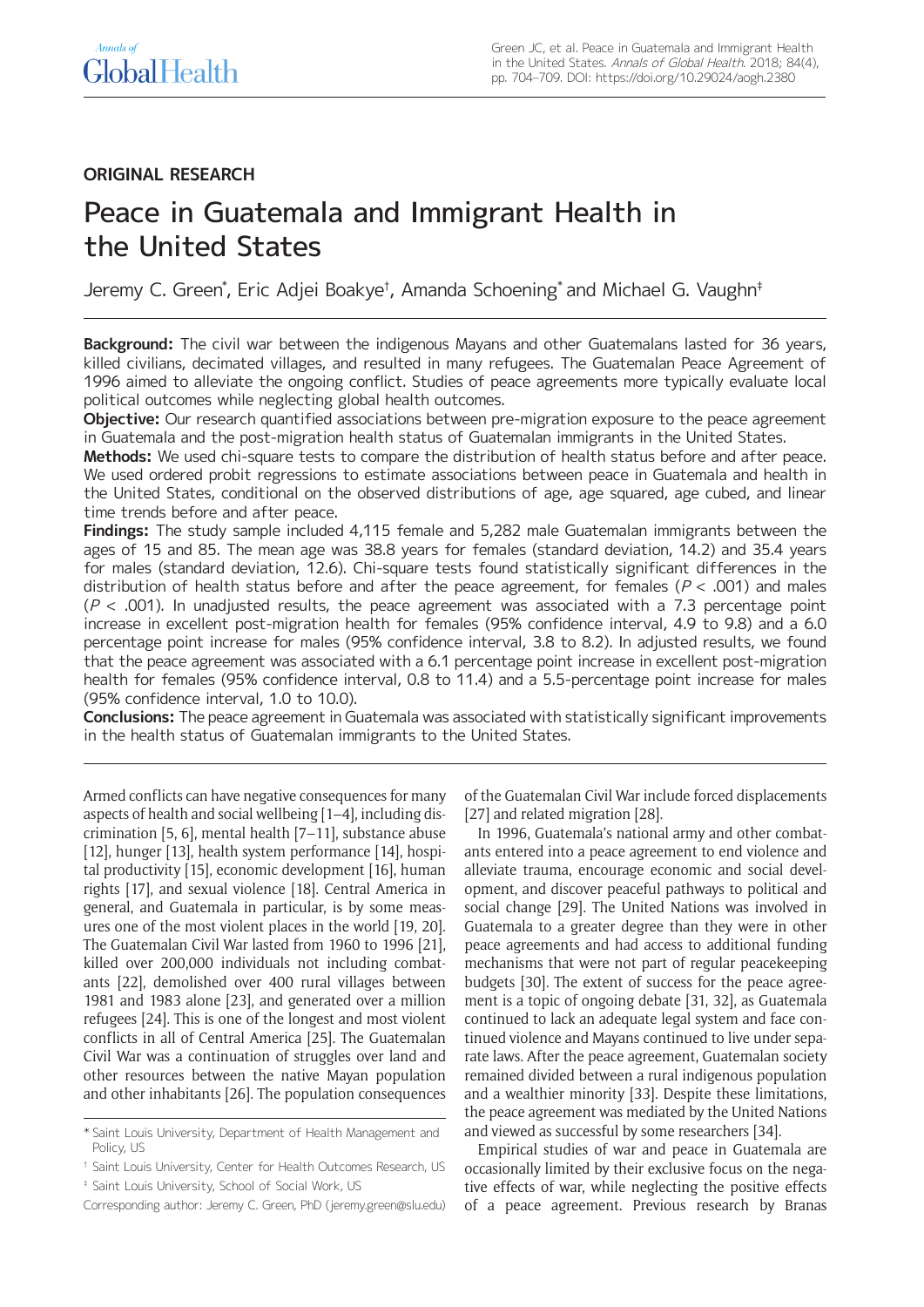et al. [12: p830] and Puac-Polanco et al. [7: p769] analyzed associations between negative experiences during the civil war and negative outcomes after the civil war. Individuals in these studies reported being attacked with weapons and witnessing serious injuries and deaths during the war and later suffering from depression, anxiety, alcohol-related disorders, and post-traumatic stress disorder. Sabin et al. [11: p639] analyzed data on Guatemalan immigrants in Mexico and found associations of pre-migration exposure to human rights violations and traumatic events related to civil war in Guatemala, with rates of post-migration depression and post-traumatic stress disorder in Mexico.

Another relevant literature seeks to estimate the economic, health, and social consequences of peace agreements [35]. Joshi analyzed variation in comprehensive peace agreements in a sample of 73 post-armed conflict countries between 1989 and 2012 and found that comprehensive peace agreements were associated with declines in child mortality rates [36]. Our research advances the empirical literature on peace agreements by comparing the health status of Guatemalan immigrants who arrived in the United States before and after the Guatemalan peace agreement of 1996. In doing so, our study helps to integrate the literatures on the health effects of armed conflict and on the health effects of peace agreements.

#### **Methods**

Data on Guatemalan immigrants to the United States are derived from the Integrated Public Use Microdata Series, Current Population Survey and Annual Social and Economic Supplement [37]. The Current Population Survey and Annual Social and Economic Supplement data come from a survey of households that is fielded every March by the United States Census Bureau and the United States Bureau of Labor Statistics. Surveys are completed in person and over telephone. These files contain data on Guatemalan immigrants to the United States from 1996 through 2016. While our dataset constitutes a nationally representative sample of the non-institutionalized population of Guatemalan Americans in the United States, it does not contain more detailed information on refugee status and cannot separately identify different types of immigrants beyond classification by country of birth. We analyzed the continuous variable on year of immigration to identify those individuals who were born in Guatemala and arrived in the United States before and after the Guatemalan peace agreement of 1996.

#### **Study Variables**

We compared the health status of Guatemalan immigrants who arrived before and after the peace agreement. For the dependent variable, we analyzed the categorical distribution of health status. The distribution of health status includes five categories – excellent health, very good health, good health, fair health, and poor health. For the key independent variable, we created a variable that was equal to 0 for individuals who were born in Guatemala and immigrated to the United States before the peace agreement, and equal to 1 for individuals who were born in Guatemala and immigrated to the United States after the peace agreement. For covariates in the adjusted

specifications, we included age, age squared, age cubed, and linear time trends in year of immigration before and after the peace agreement. In addition to the series of variables included in the peace agreement models, we also analyzed data on years in the United States, to see if health deteriorated over time regardless of the peace agreement.

## **Statistical Analysis**

The statistical analysis consisted of two steps – a descriptive analysis and a regression analysis. For the descriptive analysis, we tabulated the health status of individuals who were born in Guatemala and subsequently migrated from Guatemala to the United States, for individuals who arrived before the peace agreement and individuals who arrived after the peace agreement separately. We used chi-square tests to describe differences in the distribution of health status between individuals who arrived in the United States before and after the peace agreement in Guatemala.

For the regression analysis, we estimated unadjusted and adjusted associations between the peace agreement and self-rated health status were estimated by fitting ordered probit regression models and then analyzing model predictions [38]. For the unadjusted regression models, we fit ordered probit regressions of the distribution of health status on the peace agreement indicator. For the adjusted regression models, we added a series of covariates to the empirical specifications to adjust for the observed distributions of age, age squared, age cubed, and linear time trends in year of immigration before and after the peace agreement. We estimated incremental effects of arriving in the United States from Guatemala after the peace agreement. In addition to the regression models of the peace agreement and health status, we also fit models of years in the United States, to test the hypothesis that health deteriorated over time, regardless of the peace agreement.

We stratified the data analysis by gender and estimated separate regressions for females and males. Delta method standard errors were computed to estimate 95% confidence intervals [39]. Incremental effects and confidence intervals were estimated using the Current Population Survey supplement probability weights to help generalize the results nationally. We used Stata software, version 14 for data analysis [40]. The Saint Louis University Institutional Review Board reviewed the research, determined that the research was not human subjects research, and exempted the research from further institutional review.

## **Results**

The study sample included 4,115 females and 5,282 males between the ages of 15 and 85. The mean age was 38.8 years for females (standard deviation, 14.2) and 35.4 years for males (standard deviation, 12.6). We report the results of the data analysis for the study in **Tables 1** through **3**. **Table 1** contains the descriptive results and **Tables 2** and **3** contain the inferential results.

**Table 1** shows the distribution of health status for individuals in the study sample, among those individuals who were born in Guatemala and migrated to the United States before and after the peace agreement, separately. The top panel of **Table 1** reports the results for females; the bottom panel of **Table 1** reports the results for males. The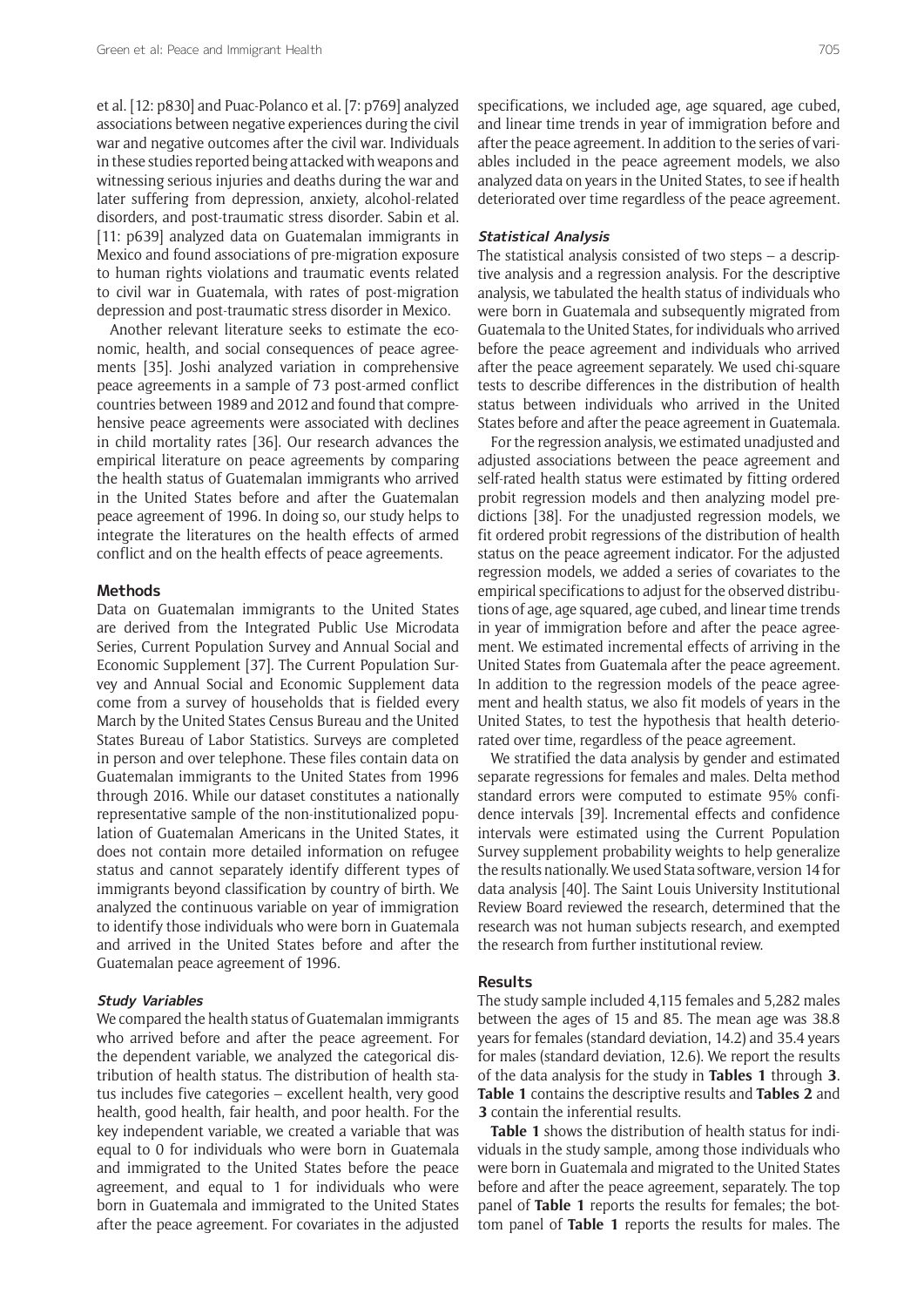| <b>Health</b>          | Before Peace, No. (%) | After Peace, No. (%) | P Value <sup>b</sup> |  |  |
|------------------------|-----------------------|----------------------|----------------------|--|--|
| Females ( $n = 4$ 115) |                       |                      |                      |  |  |
| Excellent              | 493 (19.42)           | 373 (23.67)          |                      |  |  |
| Very good              | 746 (29.38)           | 537 (34.07)          |                      |  |  |
| Good                   | 903 (35.57)           | 553 (35.09)          |                      |  |  |
| Fair                   | 305 (12.01)           | 91 (5.774)           | < 0.001              |  |  |
| Poor                   | 92 (3.623)            | 22 (1.396)           |                      |  |  |
| Total                  | 2539(100)             | 1 576 (100.00)       |                      |  |  |
| Males (n = 5 282)      |                       |                      |                      |  |  |
| Excellent              | 617 (23.34)           | 721 (27.33)          |                      |  |  |
| Very good              | 841 (31.81)           | 969 (36.73)          |                      |  |  |
| Good                   | 899 (34.00)           | 813 (30.82)          | < 0.001              |  |  |
| Fair                   | 208 (7.867)           | 120 (4.549)          |                      |  |  |
| Poor                   | 79 (2.988)            | 15(0.569)            |                      |  |  |
| Total                  | 2 644 (100)           | 2 638 (100)          |                      |  |  |

Table 1: Health Status of Guatemalan Immigrants Before and After Peace<sup>a</sup>.

a Table entries are counts and frequencies of individuals born in Guatemala who migrated to the United States before and after the peace agreement.

*b* P values are from chi-square tests.

**Table 2:** Unadjusted Associations Between Peace in Guatemala and Immigrant Healthª.

| <b>Health</b> | Incremental Effect (95% Confidence Interval) |                                |  |
|---------------|----------------------------------------------|--------------------------------|--|
| Gender        | Females ( $n = 4$ 115)                       | Males ( $n = 5, 282$ )         |  |
| Excellent     | 0.0732 (0.0487, 0.0978)                      | 0.0596 (0.0376, 0.0817)        |  |
| Very good     | 0.0271 (0.0183, 0.0360)                      | 0.0156 (0.00933, 0.0220)       |  |
| Good          | $-0.0491 (-0.0660, -0.0323)$                 | $-0.0474 (-0.0650, -0.0297)$   |  |
| Fair          | $-0.0362$ ( $-0.0485, -0.0240$ )             | $-0.0203(-0.0280, -0.0126)$    |  |
| Poor          | $-0.0150 (-0.0203, -0.00970)$                | $-0.00759 (-0.0109, -0.00426)$ |  |

a Table entries are incremental effects and 95% confidence intervals from ordered probit regressions of the distribution of health on peace, weighted by the sampling probabilities.

first column of **Table 1** labels the categories of health status on the Likert scale – excellent health, very good health, good health, fair health, and poor health. The second column of **Table 1** reports the counts and frequencies of Guatemalan immigrants to the United States by their postmigration health status for the subset of immigrants who arrived before the peace agreement of 1996. The second column of **Table 1** reports the counts and frequencies of Guatemalan immigrants who arrived in the United States after the peace agreement of 1996, by their post-migration health status. The final column of **Table 1** reports *P* values from chi-square tests of variation in the distribution of post-migration health status between the group of Guatemalan immigrants who arrived in the United States before the peace agreement and the group of Guatemalan immigrants who arrived after the peace agreement.

For both female and male Guatemalan immigrants to the United States, those immigrants who arrived after the peace agreement in Guatemala had an elevated health status, as compared to those immigrants who arrived before the peace agreement in Guatemala. Among females who

migrated from Guatemala to the United States, 23.7% of those who migrated after the peace agreement reported excellent post-migration health status, as compared to 19.4% of those who migrated before the peace agreement. Among males, 27.3% of those who migrated after the peace agreement reported excellent post-migration health status, as compared to 23.3% of those who migrated before the peace agreement.

In **Table 2**, we report the results from a regression analyses of associations between a dichotomous variable for arriving in the United States from Guatemala before and after the peace agreement, and the distribution of postmigration health status. The first column of **Table 2** labels the categories of health status, the second column contains the results for females, and the third column contains the results for males. Each cell of the table reports an association between arriving in the United States after the peace agreement in Guatemala, and the distribution of post-migration health status. In the unadjusted results, we found positive associations between the peace agreement in Guatemala and excellent post-migration health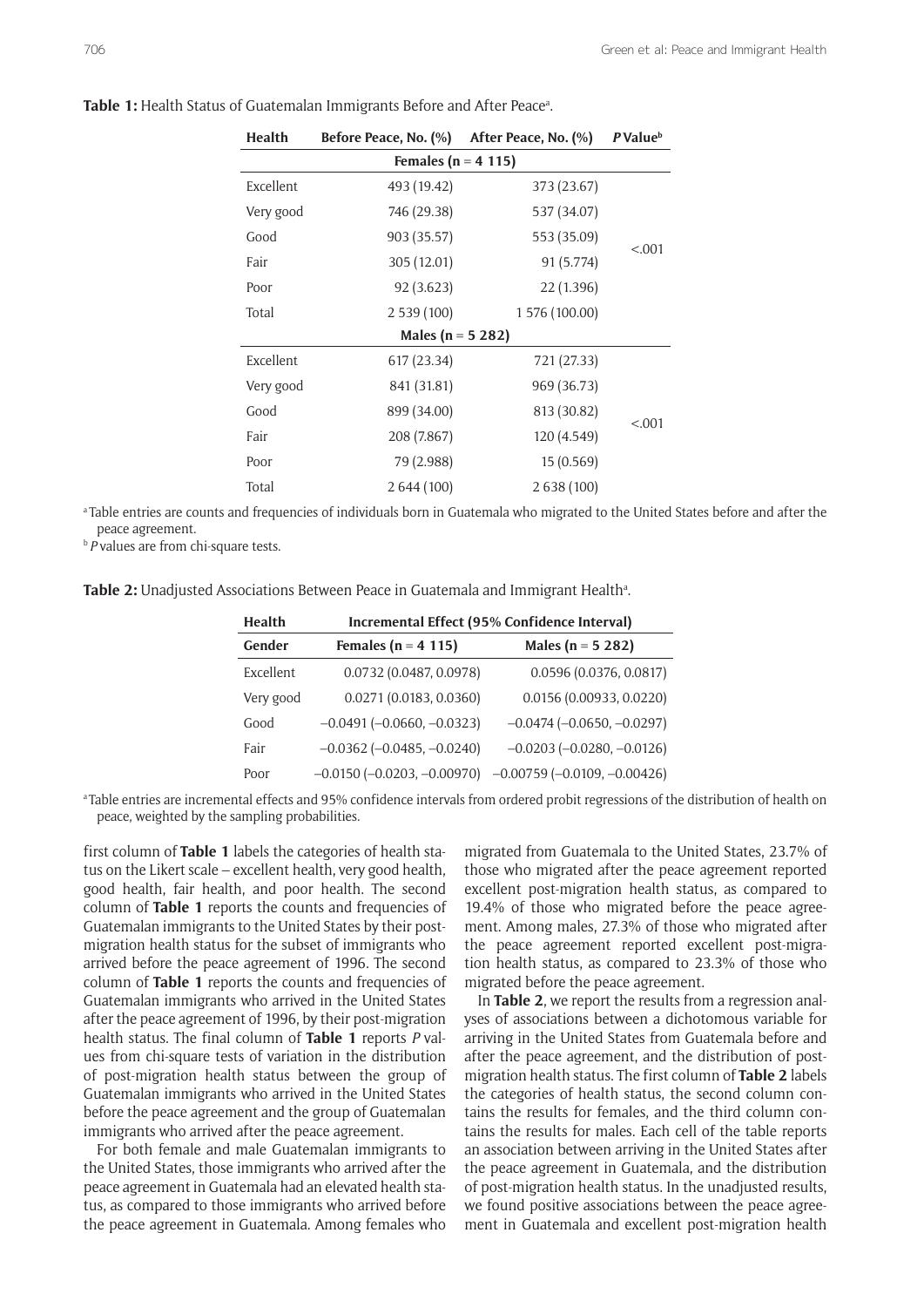| <b>Health</b> | Incremental Effect (95% Confidence Interval) |                                  |  |
|---------------|----------------------------------------------|----------------------------------|--|
| Gender        | Females ( $n = 4$ 115)                       | Males ( $n = 5, 282$ )           |  |
| Excellent     | 0.0608(0.00775, 0.114)                       | 0.0546 (0.00954, 0.0996)         |  |
| Very good     | 0.0223 (0.00534, 0.0393)                     | 0.0111 (0.00432, 0.0179)         |  |
| Good          | $-0.0410 (-0.0772, -0.00483)$                | $-0.0425 (-0.0773, -0.00779)$    |  |
| Fair          | $-0.0300 (-0.0542, -0.00569)$                | $-0.0170 (-0.0291, -0.00487)$    |  |
| Poor          | $-0.0122$ $(-0.0221, -0.00226)$              | $-0.00617$ $(-0.0103, -0.00202)$ |  |

Table 3: Adjusted Associations Between Peace in Guatemala and Immigrant Health<sup>a</sup>.

a Table entries are incremental effects and 95% confidence intervals from ordered probit regressions of the distribution of health on peace, adjusted for the observed distributions of age, age squared, age cubed, and linear time trends in year of immigration before and after the peace agreement, and weighted by the sampling probabilities.

| <b>Health</b> | Unadjusted Marginal Effect (95% Confidence Interval) |                                        |  |
|---------------|------------------------------------------------------|----------------------------------------|--|
| Gender        | Females ( $n = 4$ 115)                               | Males ( $n = 5, 282$ )                 |  |
| Excellent     | $-0.00461$ $[-0.00571, -0.00351]$                    | $-0.00437$ [ $-0.00551$ , $-0.00324$ ] |  |
| Very good     | $-0.00181$ $[-0.00228, -0.00134]$                    | $-0.00109$ $[-0.00143, -0.000756]$     |  |
| Good          | 0.00304 [0.00232, 0.00375]                           | 0.00345 [0.00255, 0.00436]             |  |
| Fair          | 0.00237 [0.00174, 0.00301]                           | 0.00147 [0.00106, 0.00188]             |  |
| Poor          | 0.00101 [0.000696, 0.00132]                          | 0.000543 [0.000354, 0.000732]          |  |
| <b>Health</b> | Adjusted Marginal Effect (95% Confidence Interval)   |                                        |  |
| Gender        | Females ( $n = 4$ 115)                               | Males ( $n = 5282$ )                   |  |
| Excellent     | $0.000451$ [-0.000858, 0.00176]                      | $-0.000220$ $[-0.00164, 0.00120]$      |  |
| Very good     | $0.000174$ [-0.000330, 0.000677]                     | $-0.0000537$ $[-0.000401, 0.000294]$   |  |
| Good          | $-0.000298$ [ $-0.00117, 0.000570$ ]                 | $0.000174$ [-0.000948, 0.00130]        |  |
| Fair          | $-0.000230$ [ $-0.000894$ , 0.000434]                | 0.0000727 [-0.000398, 0.000543]        |  |
| Poor          | $-0.0000971$ $[-0.000379, 0.000185]$                 | 0.0000270 [-0.000148, 0.000202]        |  |

**Table 4:** Associations Between Years in the United States and Guatemalan Immigrant Healthª.

a Table entries are average marginal effects and 95% confidence intervals from ordered probit regressions of health status on years in the United States, adjusted for the observed distributions of age, age squared, and age cubed, and weighted by the sampling probabilities.

status in the population of Guatemalan immigrants in the United States. The peace agreement was associated with a 7.3 percentage point increase in the probability of excellent post-migration health for females (95% confidence interval, 4.9 to 9.8) and a 6.0 percentage point increase in the probability of excellent post-migration health for males (95% confidence interval, 3.8 to 8.2).

In **Table 3**, we repeat the presentation of regression results the unadjusted analysis in **Table 2**, and add covariates to the empirical models to adjust the estimated associations between the peace agreement and post-migration health status. After conditioning the regression models on the observed distributions of the covariates – age, age squared, age cubed, and linear time trends in year of immigration before and after the peace agreement – we found positive associations between arriving after the peace agreement and post-migration health status, similar to the results from the unadjusted analysis. In the adjusted models, we found that the probability of excellent post-migration health for females was 6.1 percentage points higher (95% confidence interval, 0.8 to 11.4) for the group of immigrants who arrived after the peace agreement as compared to the group of immigrants who arrived before the peace agreements. Similarly, the probability of excellent post-migration health for males was 5.5 percentage points higher (95% confidence interval, 1.0 to 10.0) for the group of immigrants who arrived after the peace agreement as compared to before the agreement. In **Table 4**, we report the results of an additional regression analysis, of associations between years in the United States and health status. After adjusting for age, age squared, and age cubed, we found no statistically significant associations between years in the United States and health status.

#### **Discussion**

We compared the self-rated health status of Guatemalan immigrants who arrived in the United States before and after the Guatemalan Peace Agreement of 1996. We found positive associations between arriving in the United States after the peace agreement and the probability of excellent post-migration health status. These results are consistent with positive associations between peace agreements and health outcomes as described in Joshi [36: p6]. A strength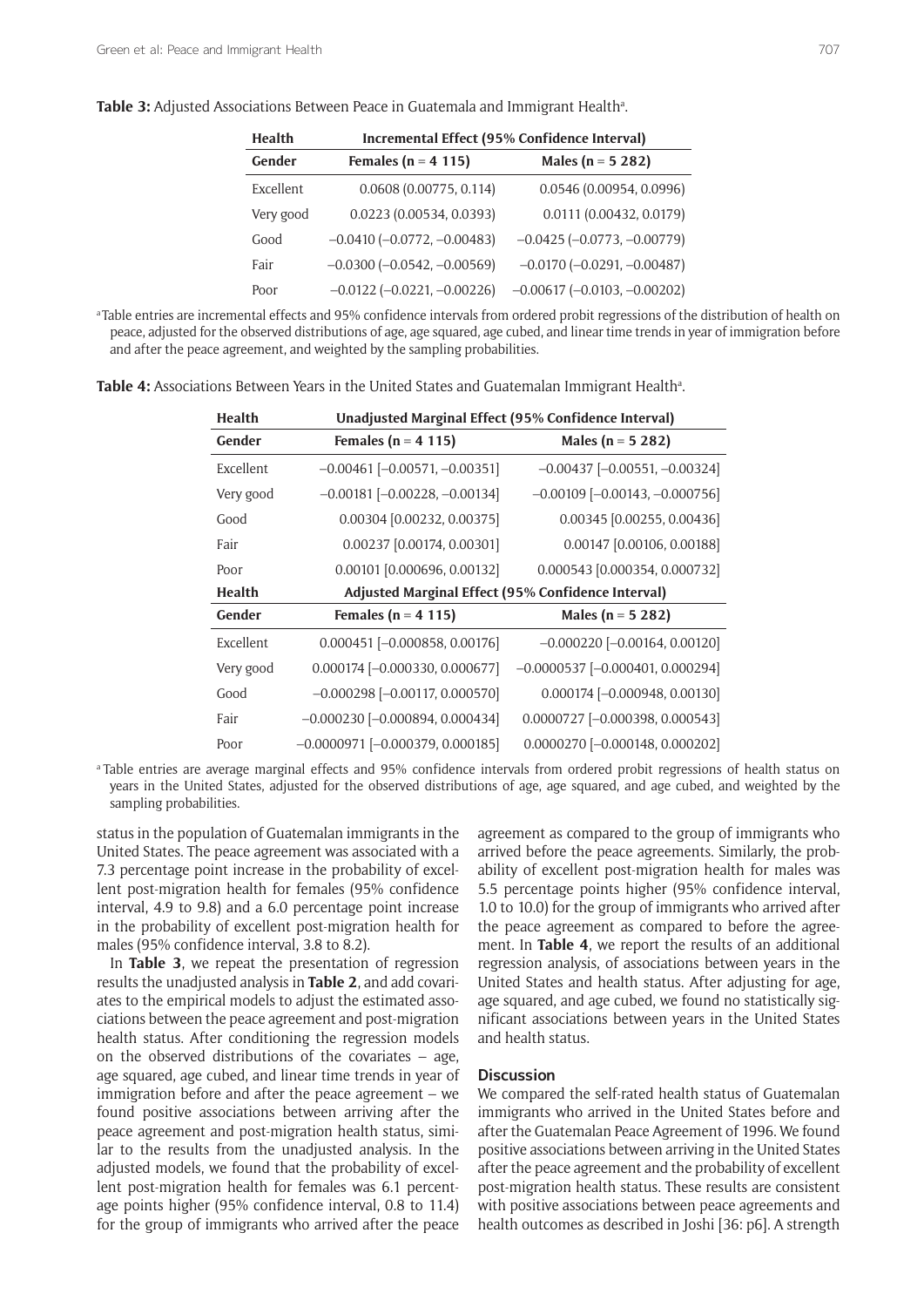of this study is its evaluation of the positive outcomes of peace, which is less common in a literature that usually evaluates the negative outcomes of war. Despite these strengths, our study does have its limitations. The study lacked data on the temporal ordering of migrant locations. We could not distinguish between individuals who were born in Guatemala and stayed in Guatemala until their arrival in the United States from those individuals who were born in Guatemala and lived in one or more other countries before their arrival in the United States. More research is needed to ascertain the complete temporal ordering of migrant locations other than their countries of birth. The study also lacked data on refugee status and identified immigrants solely by country of birth. More research is needed to separately estimate effects of peace agreements on refugee populations as compared to general immigrant populations.

# **Competing Interests**

The authors have no competing interests to declare.

#### **Author Contribution**

All authors had access to the data and a role in writing the manuscript.

# **References**

- 1. **Murray CJL.** Armed conflict as a public health problem. *BMJ*. 2002; 324(7333): 346–349. DOI: [https://](https://doi.org/10.1136/bmj.324.7333.346) [doi.org/10.1136/bmj.324.7333.346](https://doi.org/10.1136/bmj.324.7333.346)
- 2. **Sousa CA.** Political violence, collective functioning and health: A review of the literature. *Med Confl Surviv*. 2013; 29(3): 169–197. DOI: [https://doi.org/](https://doi.org/10.1080/13623699.2013.813109) [10.1080/13623699.2013.813109](https://doi.org/10.1080/13623699.2013.813109)
- 3. **Pedersen D.** Political violence, ethnic conflict, and contemporary wars: Broad implications for health and social well-being. *Soc Sci Med*. 2002; 55(2): 175–190. DOI: [https://doi.org/10.1016/](https://doi.org/10.1016/S0277-9536(01)00261-1) [S0277-9536\(01\)00261-1](https://doi.org/10.1016/S0277-9536(01)00261-1)
- 4. **Leaning J** and **Guha-Sapir D.** Natural disasters, armed conflict, and public health. *N Engl J Med*. 2013; 369(19): 1836–1842. DOI: [https://doi.](https://doi.org/10.1056/NEJMra1109877) [org/10.1056/NEJMra1109877](https://doi.org/10.1056/NEJMra1109877)
- 5. **Cerón A, Ruano AL, Sánchez S,** et al. Abuse and discrimination towards indigenous people in public health care facilities: experiences from rural Guatemala. *Int J Equity Health*. 2016; 15(1): 77. DOI: [https://doi.org/10.1186/](https://doi.org/10.1186/s12939-016-0367-z) [s12939-016-0367-z](https://doi.org/10.1186/s12939-016-0367-z)
- 6. **Ruano AL, Sánchez S, Jerez FJ,** et al. Making the post-MDG global health goals relevant for highly inequitable societies: Findings from a consultation with marginalized populations in Guatemala. *Int J Equity Health*. 2014; 13: 1–8. DOI: [https://doi.](https://doi.org/10.1186/1475-9276-13-57) [org/10.1186/1475-9276-13-57](https://doi.org/10.1186/1475-9276-13-57)
- 7. **Puac-Polanco VD, Lopez-Soto VA, Kohn R, Xie D, Richmond TS** and **Branas CC.** Previous violent events and mental health outcomes in Guatemala. *Am J Public Health*. 2015; 105(4): 764–771. DOI: <https://doi.org/10.2105/AJPH.2014.302328>
- 8. **Devakumar D, Birch M, Osrin D, Sondorp E** and **Wells JCK.** The intergenerational effects of war

on the health of children. *BMC Med*. 2014; 12: 57. DOI:<https://doi.org/10.1186/1741-7015-12-57>

- 9. **Zur J.** The psychosocial effects of "La Violencia" on widows of El Quiché, Guatemala. *Gend Dev*. 1993; 1(2): 27–30. DOI: [https://doi.](https://doi.org/10.1080/09682869308519967) [org/10.1080/09682869308519967](https://doi.org/10.1080/09682869308519967)
- 10. **Flores W, Ruano AL** and **Funchal DP.** Social participation within a context of political violence: Implications for the promotion and exercise of the right to health in Guatemala. *Health Hum Rights*. 2009; 11(1): 37–48. DOI: [https://doi.](https://doi.org/10.2307/40285216) [org/10.2307/40285216](https://doi.org/10.2307/40285216)
- 11. **Sabin M, Cardozo BL, Nackerud L, Kaiser R**  and **Varese L.** Factors associated with poor mental health among Guatemalan refugees living in Mexico 20 years after civil conflict. *JAMA*. 2003; 290(5): 635–642. DOI: [https://doi.org/10.1001/](https://doi.org/10.1001/jama.290.5.635) [jama.290.5.635](https://doi.org/10.1001/jama.290.5.635)
- 12. **Branas CC, Dinardo AR, Polanco VDP, Harvey MJ, Vassy JL** and **Bream K.** An exploration of violence, mental health and substance abuse in postconflict Guatemala. *Health (Irvine Calif)*. 2013; 5(5): 825–833. DOI: [https://doi.org/10.4236/](https://doi.org/10.4236/health.2013.55109) [health.2013.55109](https://doi.org/10.4236/health.2013.55109)
- 13. **Klick M.** More than legitimacy: Local governance and variation in human development in post-war Guatemala. *Journal of Peacebuilding & Development*. 2013; 8(3): 7–22. DOI: [https://doi.org/10.1080/154](https://doi.org/10.1080/15423166.2013.855606) [23166.2013.855606](https://doi.org/10.1080/15423166.2013.855606)
- 14. **Kruk ME, Freedman LP, Anglin GA** and **Waldman RJ.** Rebuilding health systems to improve health and promote statebuilding in post-conflict countries: A theoretical framework and research agenda. *Soc Sci Med*. 2010; 70(1): 89–97. DOI: [https://doi.](https://doi.org/10.1016/j.socscimed.2009.09.042) [org/10.1016/j.socscimed.2009.09.042](https://doi.org/10.1016/j.socscimed.2009.09.042)
- 15. **Jola-Sanchez AF, Pedraza-Martinez AJ, Bretthauer KM** and **Britto RA.** Effect of armed conflicts on humanitarian operations: Total factor productivity and efficiency of rural hospitals. *Journal of Operations Management*. 2016; 45: 73–85. DOI:<https://doi.org/10.1016/j.jom.2016.06.002>
- 16. **Dinesen C, Ronsbo H, Juárez C, González M, Estrada Méndez MÁ** and **Modvig J.** Violence and social capital in post-conflict Guatemala. *Rev Panam Salud Publica*. 2013; 34(6): 162–168.
- 17. **Ekern S.** The modernizing bias of human rights: Stories of mass killings and genocide in Central America. *J Genocide Res*. 2010; 12(3–4): 219–241. DOI: [https://doi.org/10.1080/14623528.2010.528](https://doi.org/10.1080/14623528.2010.528996) [996](https://doi.org/10.1080/14623528.2010.528996)
- 18. **Leiby ML.** Wartime sexual violence in Guatemala and Peru. *Int Stud Q*. 2009; 53(2): 445–468. DOI: [https://](https://doi.org/10.1111/j.1468-2478.2009.00541.x) [doi.org/10.1111/j.1468-2478.2009.00541.x](https://doi.org/10.1111/j.1468-2478.2009.00541.x)
- 19. **van Leeuwen M.** To conform or to confront? CSOs and agrarian conflict in post-conflict Guatemala. *J Lat Am Stud*. 2010; 42(1): 91. DOI: [https://doi.](https://doi.org/10.1017/S0022216X10000064) [org/10.1017/S0022216X10000064](https://doi.org/10.1017/S0022216X10000064)
- 20. **Medrano C.** Securing protection for de facto refugees: The case of Central America's northern triangle. *Ethics Int Aff*. 2017; 31(2): 129–142. DOI: [https://](https://doi.org/10.1017/S0892679417000041) [doi.org/10.1017/S0892679417000041](https://doi.org/10.1017/S0892679417000041)